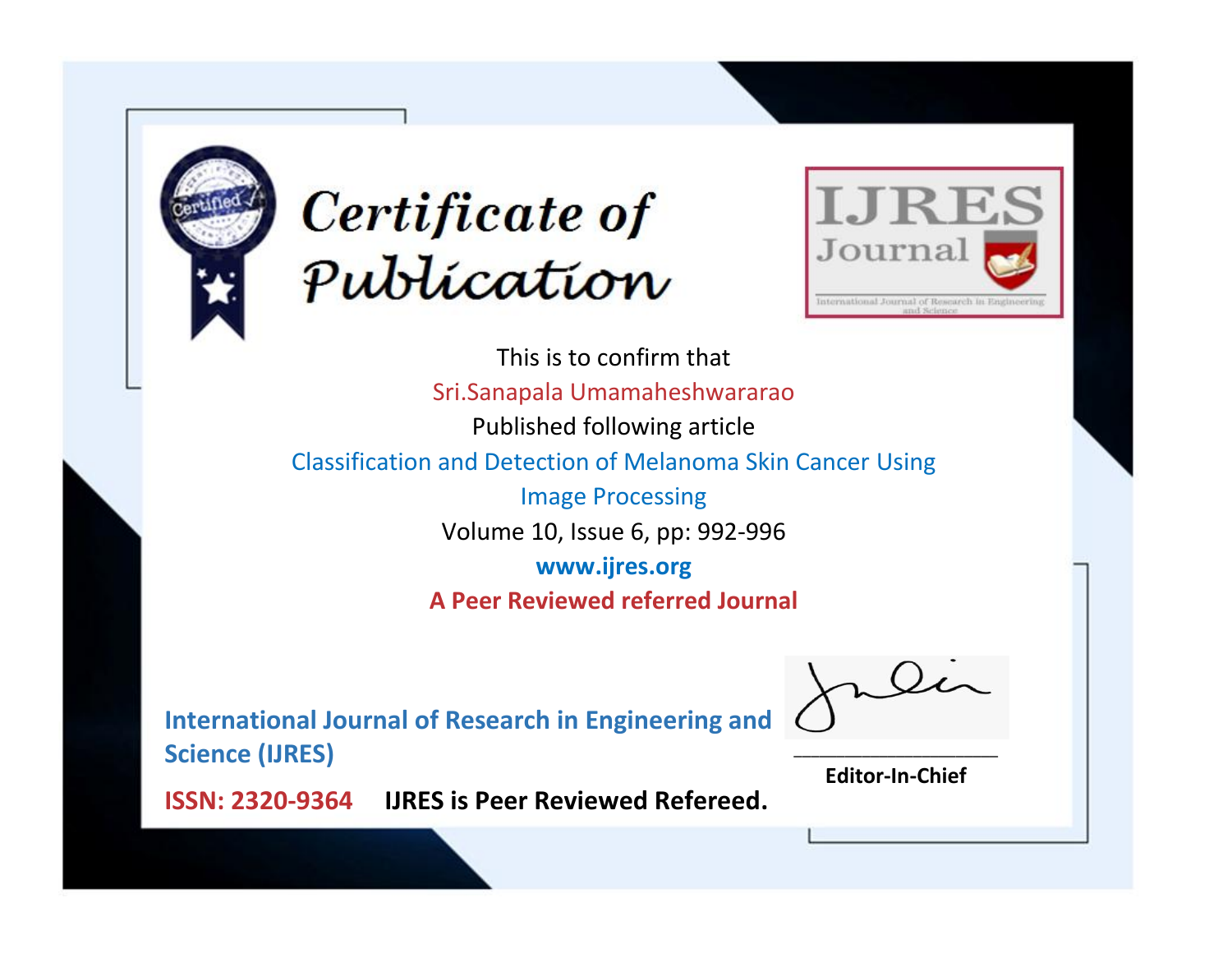



This is to confirm that Kancharapu Kalpana Published following article Classification and Detection of Melanoma Skin Cancer Using Image Processing Volume 10, Issue 6, pp: 992-996 **www.ijres.org A Peer Reviewed referred Journal**

**International Journal of Research in Engineering and Science (IJRES)**

\_\_\_\_\_\_\_\_\_\_\_\_\_\_\_\_\_\_\_\_\_\_\_\_ **Editor-In-Chief**

**Journal.**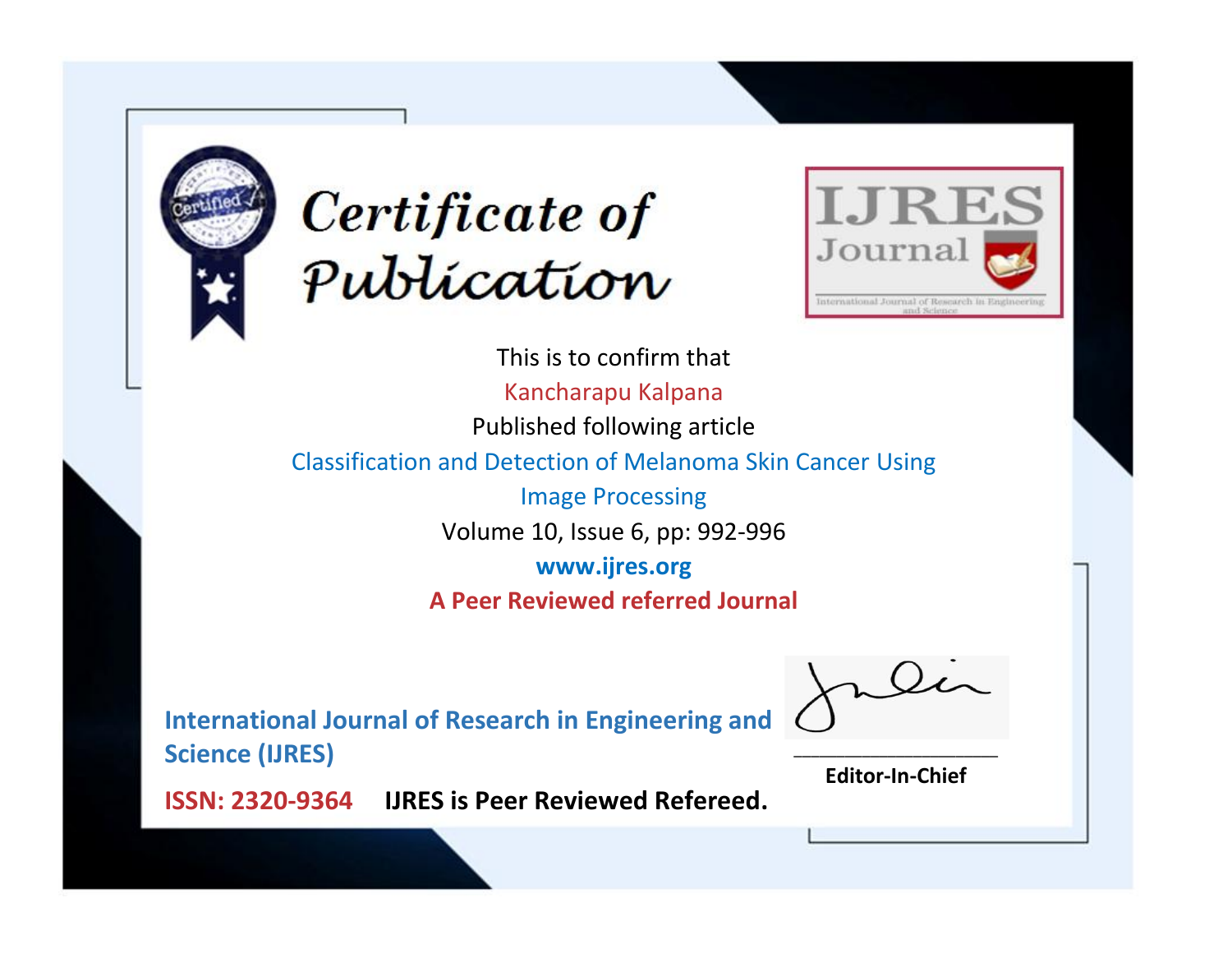



This is to confirm that Geddavalasa Gunasekhar Published following article Classification and Detection of Melanoma Skin Cancer Using Image Processing Volume 10, Issue 6, pp: 992-996 **www.ijres.org A Peer Reviewed referred Journal**

**International Journal of Research in Engineering and Science (IJRES)**

\_\_\_\_\_\_\_\_\_\_\_\_\_\_\_\_\_\_\_\_\_\_\_\_ **Editor-In-Chief**

**Journal.**